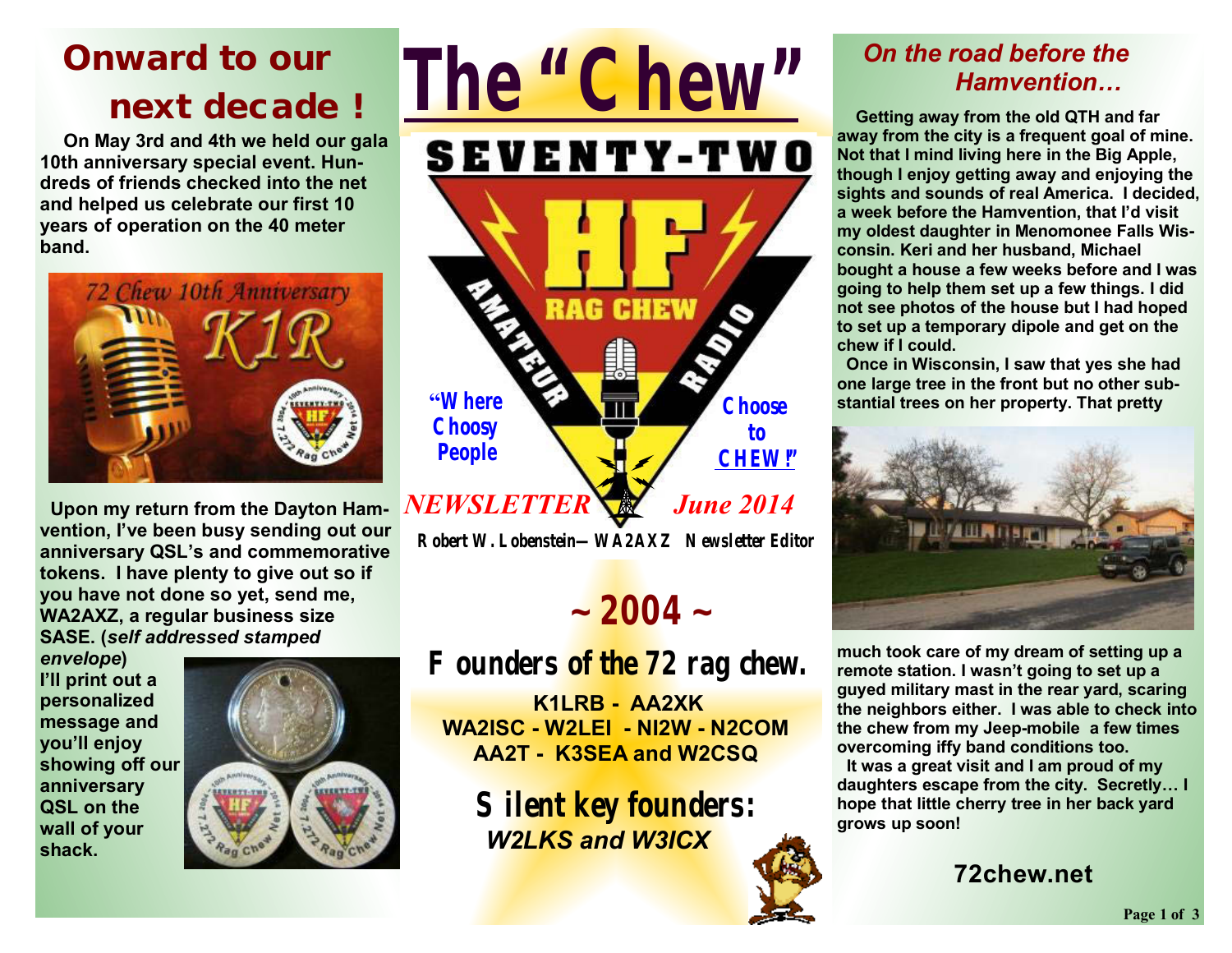#### **SOLAR STORM BRINGS HAVOC May 13,1921** *The New York Railroad Storm*

**The prelude to this particular storm began with a major sunspot sighted on the limb of the sun vast enough to be seen with the naked eye through** 



**smoked glass. The spot was 94,000 miles long and 21,000 miles wide and by May 14th was near the center of the sun in prime location to unleash an earth-directed flare. The 3-degree magnetic bearing change among the five worst events recorded ended all communications traffic from the Atlantic Coast to the Mississippi.** 

**At 7:04 AM on May 15, the entire signal and switching system of the New York Central Railroad below 125th street was put out of operation, followed by a fire in the control tower at 57th Street and Park Avenue. No one had ever heard of such a thing having happened during the course of an auroral display. The cause of the outage was later ascribed to a 'ground current' that had invaded the electrical system. Railroad officials formally assigned blame for a fire that destroyed the Central New England Railroad station, to the aurora. Telegraph Operator Hatch said that he was actually driven away from his telegraph instrument by a flame that enveloped his switchboard and ignited the entire building at a loss of \$6,000. Over seas, in Sweden a telephone station was 'burned out', and the storm interfered with telephone, telegraph and cable traffic over most of Europe. Aurora were visible in the Eastern United States, with additional reports from Pasadena California where the aurora reached zenith. [***Newspaper Archive***]** 

#### <http://www.solarstorms.org/> SRefStorms.html

### *DAYTON HAMVENTION 2014*

 **Over the past 62 years of the Dayton Hamvention (Founded in 1952) it has been said that the weather was always unpredictable. 2014 proved this fact once again when mother nature tried everyone's patience. On Friday when the event opened at the Hara arena, the crowd was soaked to the bone as heavy rainstorms moved in from the west.** 

 **On Saturday, we were greeted by no less than three hail storms during the late morning and afternoon hours. High winds blew over tents and upturned umbrellas. Enterprising vendors found a unique way of holding down their tents. They tied heavy rigs to the legs of the tents to stabilize them in the wind. Now we know why they are referred to as "boat anchors"** 

 **Sunday, when a majority** 

**of the outside vendors had packed up and left, the sun actually made an appearance to dry up the numerous lakes that formed in the** 

**parking area. Nevertheless… rain or shine everyone had a great time!** 

 **The central theme of hamvention this year was the 100th anniversary of the American Radio Relay League (ARRL) Booths were set up displaying the history of the league and its mission for**



**the future of amateur radio. A limited edition of 20,000 commemorative 100th anniversary coins were minted and handed out to members visiting the ARRL area of the building.** 

 **In Audio Alley Bob Heil, (in the black shirt),** 



**took time to explain the new microphones his company is making. Of course he posed for photographs and signed a few autographs too.**